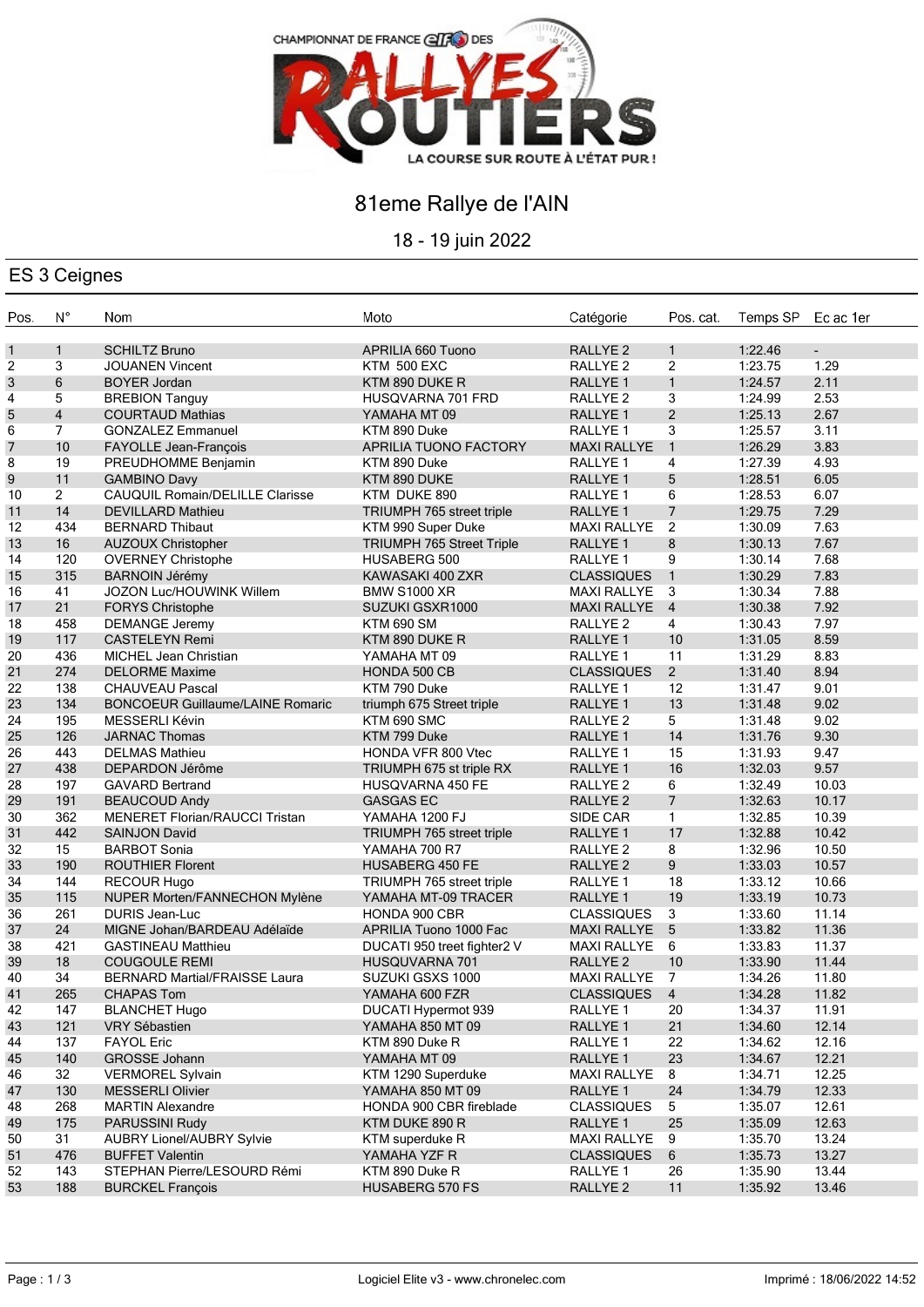# 81eme Rallye de l'AIN

### 18 - 19 juin 2022

### ES 3 Ceignes

| Pos.       | $N^{\circ}$ | Nom                                                           | Moto                                   | Catégorie                                  | Pos. cat.            | Temps SP Ec ac 1er |                |
|------------|-------------|---------------------------------------------------------------|----------------------------------------|--------------------------------------------|----------------------|--------------------|----------------|
| 54         | 129         | <b>ROGINE Nicolas</b>                                         | TRIUMPH 675street triple R             | RALLYE 1                                   | 27                   | 1:36.18            | 13.72          |
| 55         | 33          | MACHADO Olivier/VILLARD Laetitia                              | DUCATI 1200 Multistrada                | <b>MAXI RALLYE</b>                         | 10                   | 1:36.79            | 14.33          |
| 56         | 194         | <b>BILLARD Xavier</b>                                         | HUSQVARNA 701 vitipilen                | RALLYE <sub>2</sub>                        | 12                   | 1:37.09            | 14.63          |
| 57         | 266         | <b>LETHENET Cyrille</b>                                       | YAMAHA 240 TDR                         | <b>CLASSIQUES</b>                          | $7\overline{ }$      | 1:37.18            | 14.72          |
| 58         | 417         | <b>FAVARGER Mikaël</b>                                        | BMW R1250 GS Adv                       | <b>MAXI RALLYE</b>                         | 11                   | 1:37.44            | 14.98          |
| 59         | 316         | <b>BARNOIN Patrick</b>                                        | YAMAHA XT 500                          | <b>ANCIENNES</b>                           | $\mathbf{1}$         | 1:37.46            | 15.00          |
| 60         | 420         | <b>GRUMET Yves</b>                                            | APRILIA 1100 Tuono                     | <b>MAXI RALLYE</b>                         | 12                   | 1:37.53            | 15.07          |
| 61         | 189         | RIOU Gaëtan                                                   | <b>HUSABERG 570 FS</b>                 | RALLYE 2                                   | 13                   | 1:37.80            | 15.34          |
| 62         | 235         | <b>MOUNEU Pierre</b>                                          | BETA 390 SM                            | RALLYE <sub>3</sub>                        | $\mathbf{1}$         | 1:38.09            | 15.63          |
| 63         | 439         | <b>RAGE Kevin</b>                                             | APRILIA 900 Shiver                     | RALLYE <sub>1</sub>                        | 28                   | 1:38.11            | 15.65          |
| 64         | 141         | <b>NOVET Thibaud</b>                                          | KAWASAZKI ZX 6R                        | RALLYE 1                                   | 29                   | 1:38.13            | 15.67          |
| 65         | 361         | BERTHOMIEU Benoît/GALVANI Raphael                             | SUZUKI GSXR AYABUZA                    | SIDE CAR                                   | $\overline{2}$       | 1:38.42            | 15.96          |
| 66<br>67   | 419<br>264  | <b>BOSSAN BERANGER Loïc</b><br><b>JEUDY Yann</b>              | <b>KTM Superduke</b><br>HONDA 750 VFR  | <b>MAXI RALLYE</b><br><b>CLASSIQUES</b>    | 13<br>8              | 1:38.61<br>1:38.72 | 16.15<br>16.26 |
| 68         | 42          | <b>MOREL Yannick</b>                                          | DUCATI Hypermot 1100                   | <b>MAXI RALLYE</b>                         | 14                   | 1:38.76            | 16.30          |
| 69         | 270         | <b>LAROCHETTE Olivier</b>                                     | HONDA 900 CBR                          | <b>CLASSIQUES</b>                          | 9                    | 1:39.37            | 16.91          |
| 70         | 461         | THEVENON-DANIERE Nathanaël                                    | KTM 690 Duke                           | RALLYE <sub>2</sub>                        | 14                   | 1:39.57            | 17.11          |
| 71         | 365         | <b>CAPDEVILLE Vincent/FOUET Francky</b>                       | CHODA 1300 GSXR                        | SIDE CAR                                   | 3                    | 1:39.63            | 17.17          |
| 72         | 198         | <b>SCHMITT BAILER Arnaud</b>                                  | KTM 690 Duke R                         | RALLYE <sub>2</sub>                        | 15                   | 1:39.81            | 17.35          |
| 73         | 28          | <b>POTIER Guillaume</b>                                       | DUCATI multistrada 1260                | <b>MAXI RALLYE</b>                         | 15                   | 1:40.87            | 18.41          |
| 74         | 23          | <b>MASSON Hugues-Olivier</b>                                  | SUZUKI 1000 GSX S                      | <b>MAXI RALLYE</b>                         | 16                   | 1:41.05            | 18.59          |
| 75         | 415         | DESTRAZ Jérémiah                                              | APRILIA 1100 Tuono factory             | <b>MAXI RALLYE</b>                         | 17                   | 1:41.06            | 18.60          |
| 76         | 145         | <b>UNAL Thierry</b>                                           | KTM 890 DUKE R                         | RALLYE 1                                   | 30 <sup>°</sup>      | 1:41.09            | 18.63          |
| 77         | 456         | <b>VAUTHIER Mickaël</b>                                       | YAMAHA MT 07                           | RALLYE <sub>2</sub>                        | 16                   | 1:41.16            | 18.70          |
| 78         | 418         | <b>CHOPIN Pierrick</b>                                        | YAMAHA MT 10                           | <b>MAXI RALLYE</b>                         | 18                   | 1:41.18            | 18.72          |
| 79         | 435         | <b>GAILLARD WILLY</b>                                         | KTM 1290 super adv S                   | <b>MAXI RALLYE</b>                         | 19                   | 1:41.28            | 18.82          |
| 80         | 127         | <b>ASFAUX Antoine</b>                                         | TRIUMPH 765 Street triple R            | RALLYE 1                                   | 31                   | 1:41.29            | 18.83          |
| 81         | 437         | <b>BERNARD Loïc</b>                                           | SUZUKI 600 GSR                         | RALLYE 1                                   | 32                   | 1:41.32            | 18.86          |
| 82         | 490         | <b>GILLARD Quentin</b>                                        | KAWASAKI 650 KZ                        | <b>ANCIENNES</b>                           | $2^{\circ}$          | 1:41.59            | 19.13          |
| 83         | 118         | <b>CANALI Philippe</b>                                        | YAMAHA 600 fazer RJ                    | RALLYE 1                                   | 33                   | 1:42.40            | 19.94          |
| 84         | 236         | LEGODU Jérémy                                                 | BETA 390 SM                            | RALLYE <sub>3</sub>                        | $2^{\circ}$          | 1:42.60            | 20.14          |
| 85         | 272         | PIGEAT Richard                                                | SUZUKI 750 GSXR                        | <b>CLASSIQUES</b>                          | 10                   | 1:42.65            | 20.19          |
| 86         | 43          | <b>PAQUIN William</b>                                         | <b>APRILIA Tuono</b>                   | <b>MAXI RALLYE</b>                         | 20                   | 1:42.87            | 20.41          |
| 87         | 146         | LOUSSEREAUX David                                             | Triumph 675 street triple              | RALLYE 1                                   | 34                   | 1:43.03            | 20.57          |
| 88         | 464         | <b>VEUGLE Flavien</b>                                         | YAMAHA MT 07                           | RALLYE <sub>2</sub>                        | 17                   | 1:43.24            | 20.78          |
| 89<br>90   | 241<br>474  | <b>PARMENTIER Julien</b><br><b>VANHOLLEBEKE Pieter</b>        | KAWASAKI 500 GPZ<br>HONDA 500 CB       | RALLYE <sub>3</sub><br>RALLYE <sub>3</sub> | 3<br>$\overline{4}$  | 1:43.44            | 20.98<br>21.37 |
| 91         | 267         | <b>PUGET Charles Alexis</b>                                   | HONDA 650 Africa Twin 1988             | <b>CLASSIQUES</b>                          | 11                   | 1:43.83<br>1:44.02 | 21.56          |
| 92         | 237         | <b>FABRE Vincent</b>                                          | BETA 390 SM                            | RALLYE <sub>3</sub>                        | 5                    | 1:44.30            | 21.84          |
| 93         | 322         | <b>DUFOUR Marc</b>                                            | YAMAHA 350 RDLC                        | <b>ANCIENNES</b>                           | 3                    | 1:44.37            | 21.91          |
| 94         | 457         | <b>ORIOL Boris</b>                                            | KAWASAKI 650 ER 6N                     | RALLYE <sub>2</sub>                        | 18                   | 1:45.46            | 23.00          |
| 95         | 455         | PINCé Yann                                                    | HUSQVARNA 701                          | RALLYE <sub>2</sub>                        | 19                   | 1:46.41            | 23.95          |
| 96         | 454         | <b>VAURIS</b> Etienne                                         | <b>DUCATI Monster 796</b>              | RALLYE 1                                   | 35                   | 1:46.65            | 24.19          |
| 97         | 460         | SAVIN Rémi                                                    | <b>HYOSUNG GT 650</b>                  | RALLYE <sub>2</sub>                        | 20                   | 1:46.66            | 24.20          |
| 98         | 323         | <b>COUDURIER Thierry</b>                                      | YAMAHA 350 RDLC                        | <b>ANCIENNES</b>                           | $\overline{4}$       | 1:46.83            | 24.37          |
| 99         | 22          | <b>BOURSIER Michel</b>                                        | KTM 990 SMT                            | <b>MAXI RALLYE</b>                         | 21                   | 1:46.96            | 24.50          |
| 100        | 466         | <b>SIGARI NICOLAS</b>                                         | SUZUKI 650 SV                          | RALLYE <sub>2</sub>                        | 21                   | 1:46.96            | 24.50          |
| 101        | 271         | DEBIZE Grégory                                                | YAMAHA 850 TDM                         | <b>CLASSIQUES</b>                          | 12                   | 1:47.00            | 24.54          |
| 102        | 453         | <b>CECILLON Maxime</b>                                        | YAMAHA MT 09                           | RALLYE <sub>1</sub>                        | 36                   | 1:47.49            | 25.03          |
| 103        | 424         | <b>MOLINARI Laurent</b>                                       | <b>APRILIA RSV Tuono</b>               | <b>MAXI RALLYE</b>                         | 22                   | 1:47.87            | 25.41          |
| 104        | 187         | <b>MOLINET Denis</b>                                          | KAWASAKI 650 Versys                    | RALLYE <sub>2</sub>                        | 22                   | 1:48.08            | 25.62          |
| 105        | 184         | PREVOST Arnaud                                                | YAMAHA XTZ 690                         | RALLYE <sub>2</sub>                        | 23                   | 1:48.36            | 25.90          |
| 106        | 425         | <b>BOISSERIE Philippe/DIDERICH Anne</b>                       | <b>BMW GS adventure</b>                | <b>MAXI RALLYE</b>                         | 23                   | 1:48.38            | 25.92          |
| 107        | 181         | <b>GUILLEMOT Frédéric</b>                                     | YAMAHA 700 Ténéré                      | RALLYE 2                                   | 24                   | 1:48.49            | 26.03          |
| 108        | 122         | <b>LESCANE Bruno</b>                                          | DUCATI 750 SSie                        | RALLYE <sub>1</sub>                        | 37                   | 1:49.75            | 27.29          |
| 109        | 321         | <b>JOUAN Salah</b>                                            | HONDA 900 Bol D'or                     | <b>ANCIENNES</b>                           | 5 <sub>5</sub>       | 1:49.75            | 27.29          |
| 110        | 27          | <b>ESSID Hamza</b>                                            | YAMAHA MT 10                           | <b>MAXI RALLYE</b>                         | 24                   | 1:49.99            | 27.53          |
| 111        | 192         | <b>MESSEGHEM CHRISTIAN</b>                                    | KAWASAKI 650 VERSYS                    | RALLYE 2                                   | 25                   | 1:50.02            | 27.56          |
| 112        | 475         | <b>PRAS Thierry</b>                                           | KAWASAKI 600 ZXGR                      | <b>CLASSIQUES</b>                          | 13                   | 1:50.38            | 27.92          |
| 113<br>114 | 416<br>370  | <b>CHARDONNENS Yannick</b><br>COUDERC Gilles/COUDERC Angelina | YAMAHA MT 10<br><b>YAMAHA 12000 FJ</b> | <b>MAXI RALLYE</b><br><b>SIDE CAR</b>      | 25<br>$\overline{4}$ | 1:50.81<br>1:51.67 | 28.35<br>29.21 |
| 115        | 440         | <b>HERICOURT Michel</b>                                       | KAWASAKI Z800                          | RALLYE 1                                   | 38                   | 1:51.83            | 29.37          |
| 116        | 149         | <b>VURPILLOT Simon</b>                                        | TRIUMPH 675 DAYTONA                    | RALLYE 1                                   | 39                   | 1:52.93            | 30.47          |
| 117        | 116         | CADENET J. Philippe/AUBERT Christelle                         | KTM 790 Duke                           | RALLYE 1                                   | 40                   | 1:53.38            | 30.92          |
|            |             |                                                               |                                        |                                            |                      |                    |                |